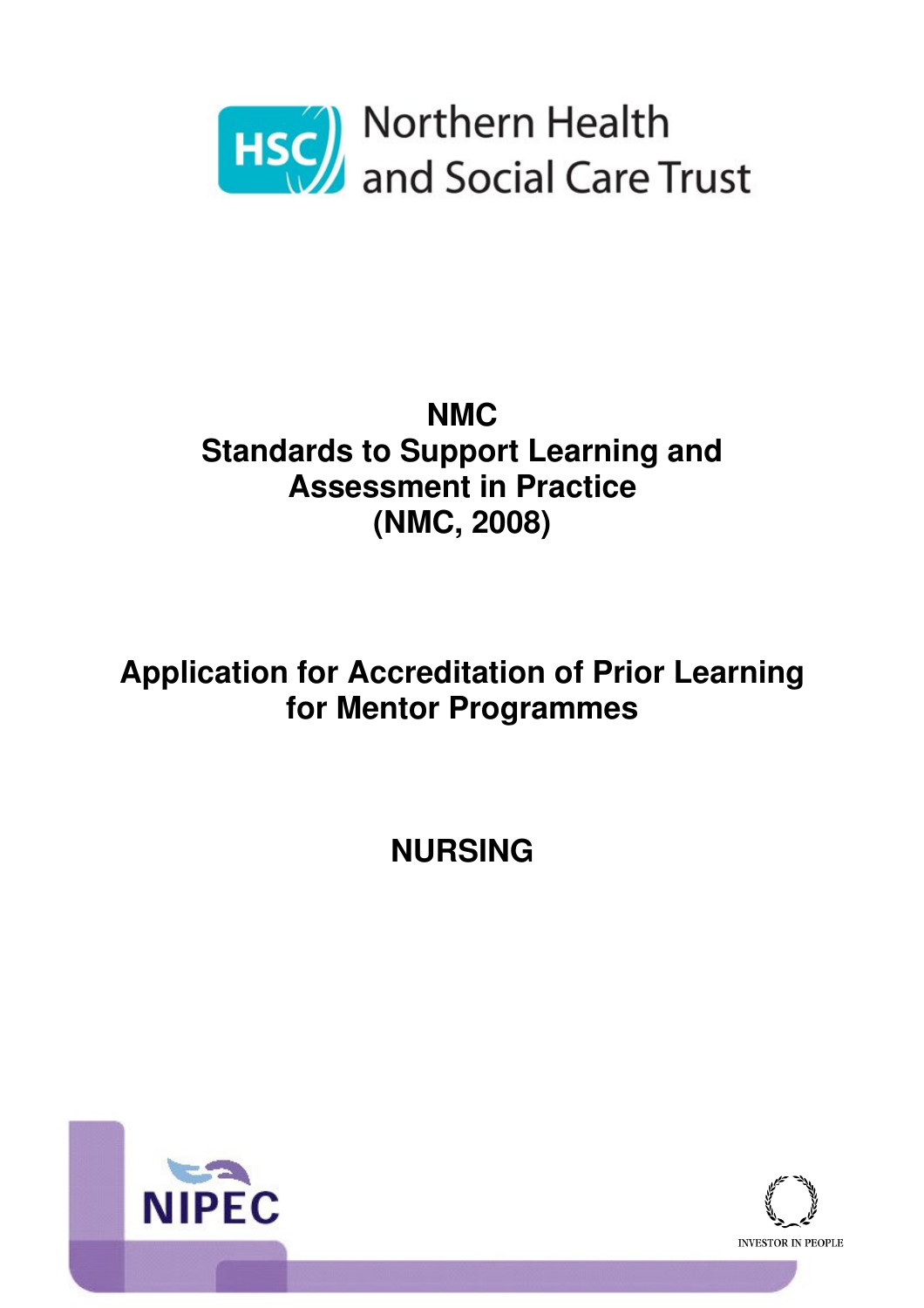# **1.0 Introduction**

- 1.1 The NMC Standards for Learning and Assessment in Practice require that all mentors who will be supervising and assessing nursing students demonstrate that they meet NMC standards. NMC has approved a programme in Northern Ireland which is provided by one of the three universities, Queen's University, Belfast, the University of Ulster or Open University.
- 1.2 The NMC standards allow nurse registrants whose names have not been entered on the local register of mentors to have accreditation for previous learning and/or experience that would demonstrate they meet the mentor standards. Up to 100% Accreditation of Prior Learning can be given, if the registrant can demonstrate they meet all current NMC standards. This document provides guidance for nurse registrants who are seeking Accreditation of Prior Learning and uses a process of self-evaluation by practitioners, together verification by the Practice Education Facilitator allocated to the registrant's practice area.

## **2.0 Mentors**

- 2.2 An NMC mentor is a registrant who, following successful completion of an NMC approved mentor preparation programme, has demonstrated that they have achieved the knowledge, skills and competence required to meet the defined outcomes. This includes consideration of previous learning and experience, which, as indicated above **may** be up to 100% of the programme, if this can be evidenced.
- 2.3 Mentors must be on the same part and sub-part of the NMC register as the students they are intending to support and assessing.
- 2.4 Mentors who support pre-registration nursing and specialist practice post-registration students commencing training from September 2007 onwards must meet the requirements of NMC Standards to Support Learning and Assessment in Practice (2008).
- 2.5 Mentors are responsible and accountable for:
	- Organizing and coordinating student learning activities in practice
	- Supervising students in learning situations and providing them with constructive feedback on their achievements
	- Setting and monitoring achievement of realistic learning objectives
	- Assessing total performance; including skills, attitude and behaviour
	- Providing evidence as required by programme providers of student achievement or lack of achievement
	- Liaising with others (e.g. mentors, sign-off mentors, practice teachers, link lecturers) to provide feedback, identify any concerns about the student's performance and agree action as appropriate
	- Providing evidence to sign-off mentors with regard to decisions about achievement of proficiency at the end of a programme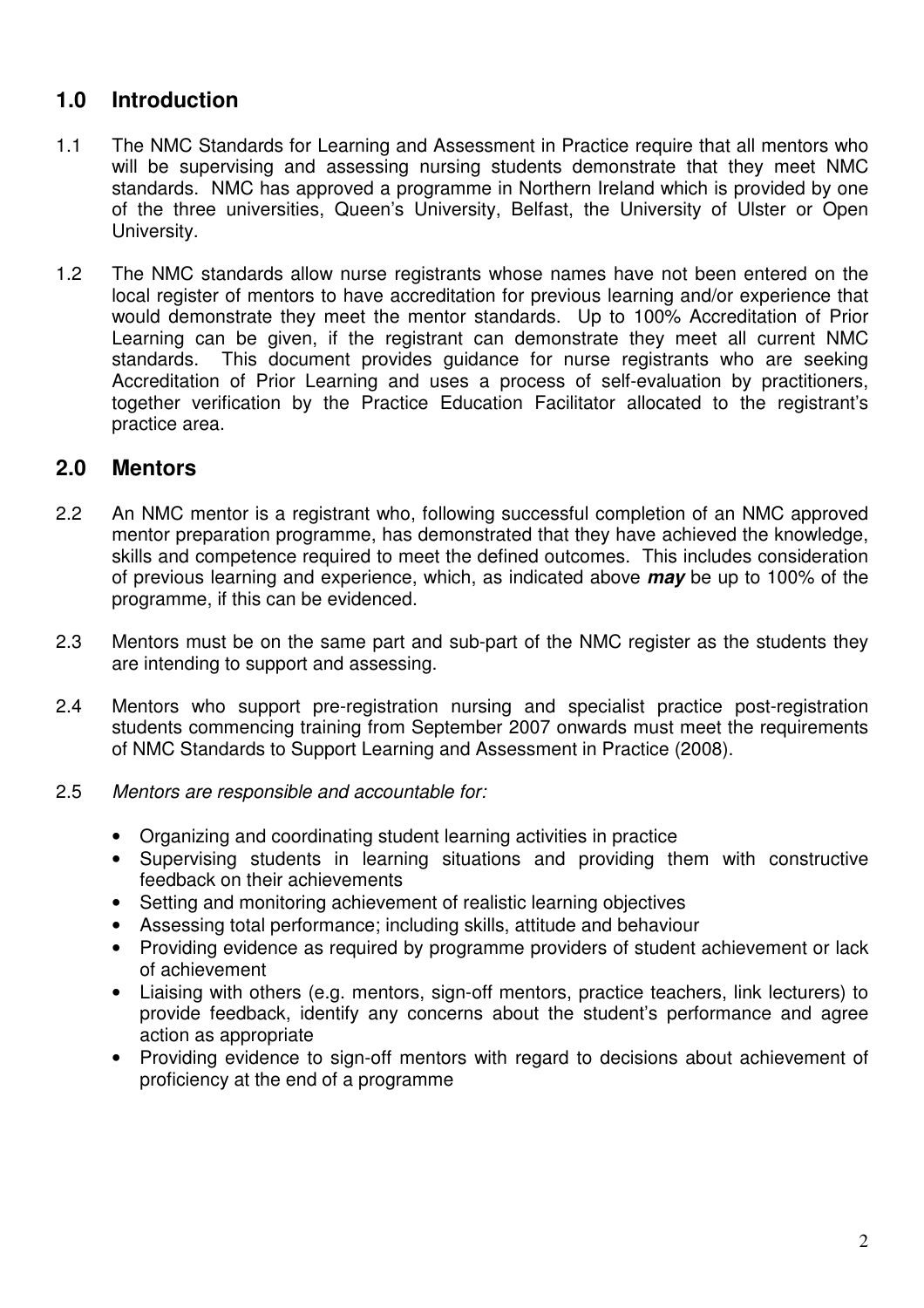## **3.0 Guidance for an Application for Accreditation of Prior (Experiential) Learning (AP(E)L**

- 3.1 If a registrant considers that they already meet the NMC Standards for mentors either in full or in part, and wish to apply for Accreditation of Prior Learning the process described below must be followed. The process involves self-evaluation by the registrant and verification by a Practice Education Facilitator. The registrant will be required to provide evidence to support their evaluation, which can include:
	- Modules and programmes already completed, such as: an accredited module in learning and assessment; NVQ assessor programme; and accredited module or programme in facilitation skills

#### **and/or**

- Experience in teaching, supervising and assessing students
- 3.2 It is essential that the registrant is able to evidence their knowledge and competence cross referenced against the NMC standards. For this process each registrant will be required to provide concise but clear evidence of meeting specific NMC standards.
- 3.3 For certificated learning, the registrant must be able to provide evidence of successful achievement of the programme outcomes together with information about the programme to include: the date completed; the structure; learning outcomes; content; and, assessment methodology for the programme (if relevant). To achieve 100% accreditation, it is essential that recent experience (within the last 3 years) and current competence in teaching, supervising and assessing students is evidenced.
- 3.4 In relation to experiential evidence, a summary description must be provided of relevant experience that demonstrates specific NMC standards and related criteria are met, together with dates. As indicated above, this experience must demonstrate current competence in teaching, supervising and assessing students.
- 3.5 An application for Accreditation of Prior (Experiential) Learning (AP(E)L involves completion of the following by the registrant and relevant Practice Education Facilitator and is divided into the following sections;

| Form A | <b>Biographical Details</b>                                              |
|--------|--------------------------------------------------------------------------|
|        |                                                                          |
|        |                                                                          |
| Form B | APEL Tool – Mentor (nursing) completed by registrant and                 |
|        |                                                                          |
|        | <b>Practice Education Facilitator</b>                                    |
| Form C | Self verification completed by registrant                                |
|        |                                                                          |
|        |                                                                          |
| Form D | Verification of 100% APEL completed by Practice Education                |
|        |                                                                          |
|        | Facilitator                                                              |
| Form E | Agreed Action Plan completed by Practice Education Facilitator           |
|        |                                                                          |
|        |                                                                          |
| Form F | Details for entry on Local Register of Mentors and Practice              |
|        |                                                                          |
|        | <b>Teachers</b>                                                          |
|        |                                                                          |
|        |                                                                          |
|        | The forms must be forwarded by the registrant to the relevant HSC Trust  |
|        |                                                                          |
|        | Practice Education Facilitator for their area for review and completion. |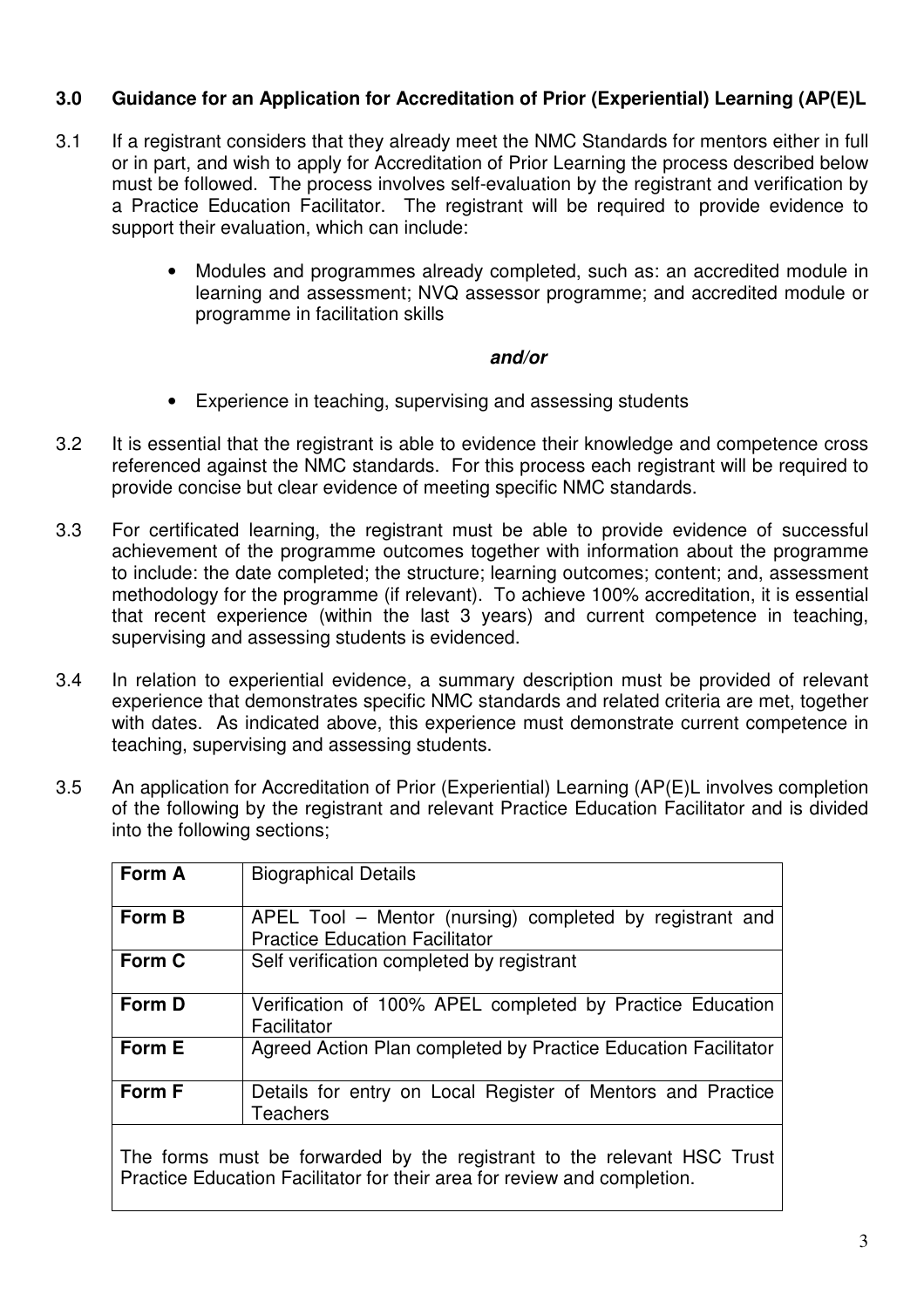- 3.6 **The registrant must review the 8 domains (Form B) with related criteria and make a determination of the extent to which each one is met, by ticking the relevant box. Evidence** must also be provided from previous learning or experience to demonstrate how each ticked criterion is met. This will be used in discussions between the registrant and the Practice Education Facilitator for their area of practice. The Practice Education Facilitator will be required to verify that the required criteria have been met.
- 3.7 On completion of the self-assessment form, the registrant must meet with the Practice Education Facilitator for their area to discuss the extent to which the standards are met. The Practice Education Facilitator is required to verify each criterion by ticking the relevant column in Form B, in addition to verifying the accuracy of evidence.
- 3.8 The Practice Education Facilitator will make a recommendation which may be:
	- 100% Accreditation and recommendation for entry to the Trust held local register of mentors
	- Partial accreditation together with a description of the mentor criteria and action plan required to confirm NMC requirements are met, which may include:
		- o completion of specific parts of the approved mentor programme
		- o supervised practice
		- o assessment of competence
- 3.9 The recommendation and proposed action plan, if req uired, will be presented to the local Trust Mentor Programme Review Board for a decision regarding award of AP(E)L. The decision of the Board will be final. The outcome of the decision will be notified to the identified contact person in each university and processed through the relevant committee or board.<sup>1</sup>
- 3.10 Once it has been agreed that the registrant has met all the requirements of the mentor programme either through the AP(E)L process or by completing the identified elements of the programme, form F must be completed. Form F must be forwarded by the Practice Education Facilitator to the relevant person in the Trust to facilitate entry of registrant details to the Local Register of Mentors and Practice Teachers.

 $\overline{a}$ 

<sup>1</sup> This will vary in relation to the quality assurance processes of each university.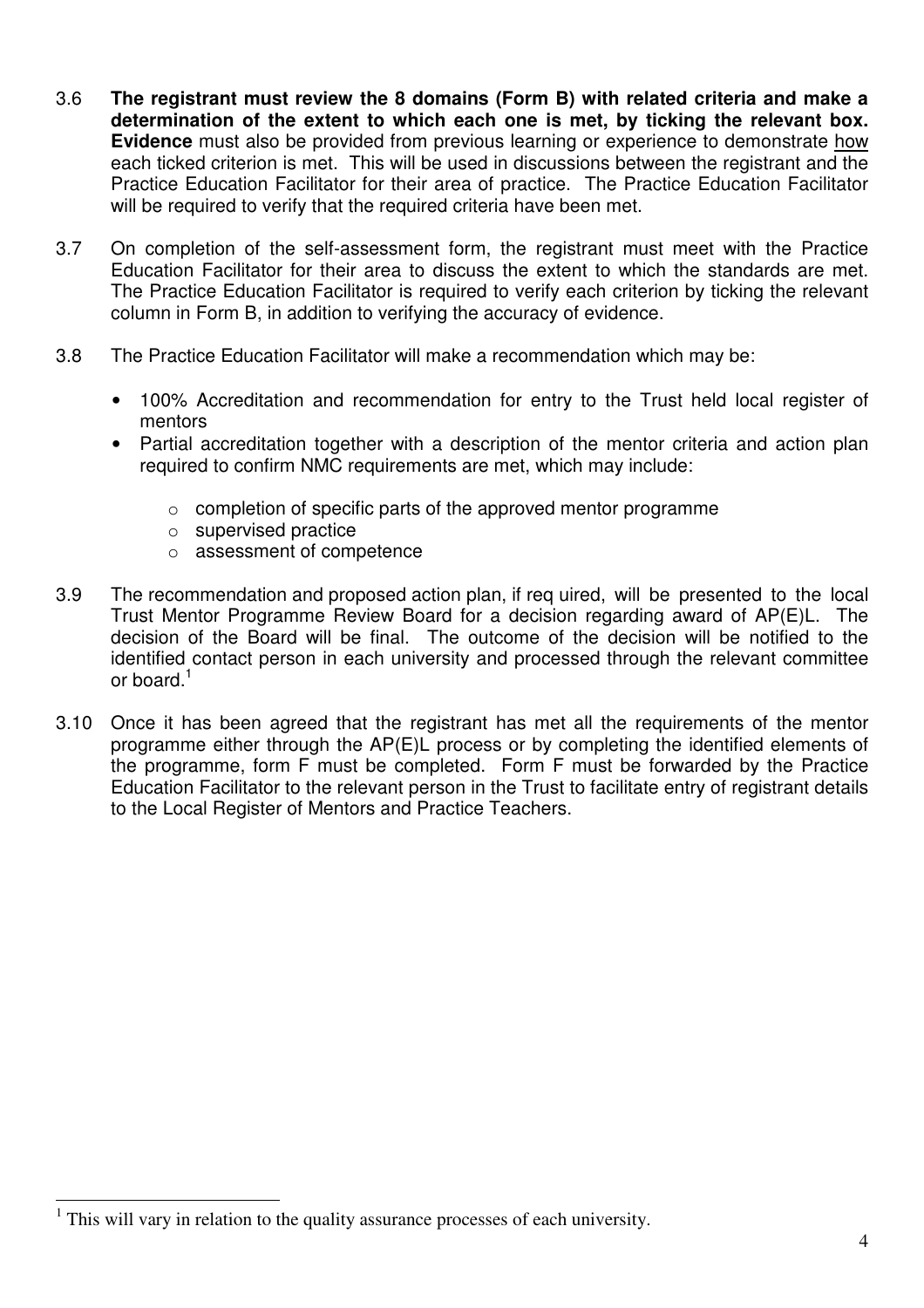#### **BIOGRAPHICAL DETAILS OF REGISTRANTS SEEKING ACCREDITATION OF PRIOR LEARNING FOR NMC APPROVED MENTOR PROGRAMMES PROVIDED IN NORTHERN IRELAND**

|                                                                                                                                                            |          |                    |                                 | Guidance                                                                                                                                                                                                       |
|------------------------------------------------------------------------------------------------------------------------------------------------------------|----------|--------------------|---------------------------------|----------------------------------------------------------------------------------------------------------------------------------------------------------------------------------------------------------------|
| Name                                                                                                                                                       |          |                    |                                 |                                                                                                                                                                                                                |
| Trust                                                                                                                                                      |          |                    |                                 |                                                                                                                                                                                                                |
| Location                                                                                                                                                   |          |                    |                                 | This is site specific e.g. Mater<br>Hospital, Dunluce Health Centre.                                                                                                                                           |
| Directorate / Division / Unit                                                                                                                              |          |                    |                                 |                                                                                                                                                                                                                |
| NMC Registration Pin No.                                                                                                                                   |          | <b>Expiry Date</b> |                                 |                                                                                                                                                                                                                |
| Part $(s)$ of the NMC<br>Register                                                                                                                          | Sub-Part |                    | NMC Recordable<br>Qualification | Active Parts of the Register only<br>Example<br>Part - Nursing, Sub part -<br><b>Mental Health</b>                                                                                                             |
| <b>Other Professional</b><br>Qualifications and date<br>successfully completed that<br>you wish to be considered for<br>Accreditation or Prior<br>Learning |          |                    |                                 | Please list any other<br>qualifications you have which you<br>wish to be considered as part of<br>the Accreditation process.                                                                                   |
| Please list documents<br>provided for review during<br>the Accreditation process                                                                           |          |                    |                                 | Please provide documents related<br>to the programmes you have<br>successfully completed to include:<br>programme structure, learning<br>outcomes, assessment; and<br>certificate of successful<br>completion. |
| Please describe experience<br>that you consider will<br>demonstrate that you already<br>meet NMC standards                                                 |          |                    |                                 | Please provide a brief overview<br>of experience together with dates<br>that you consider show that you<br>already meet some or all of the<br><b>NMC</b> standards.                                            |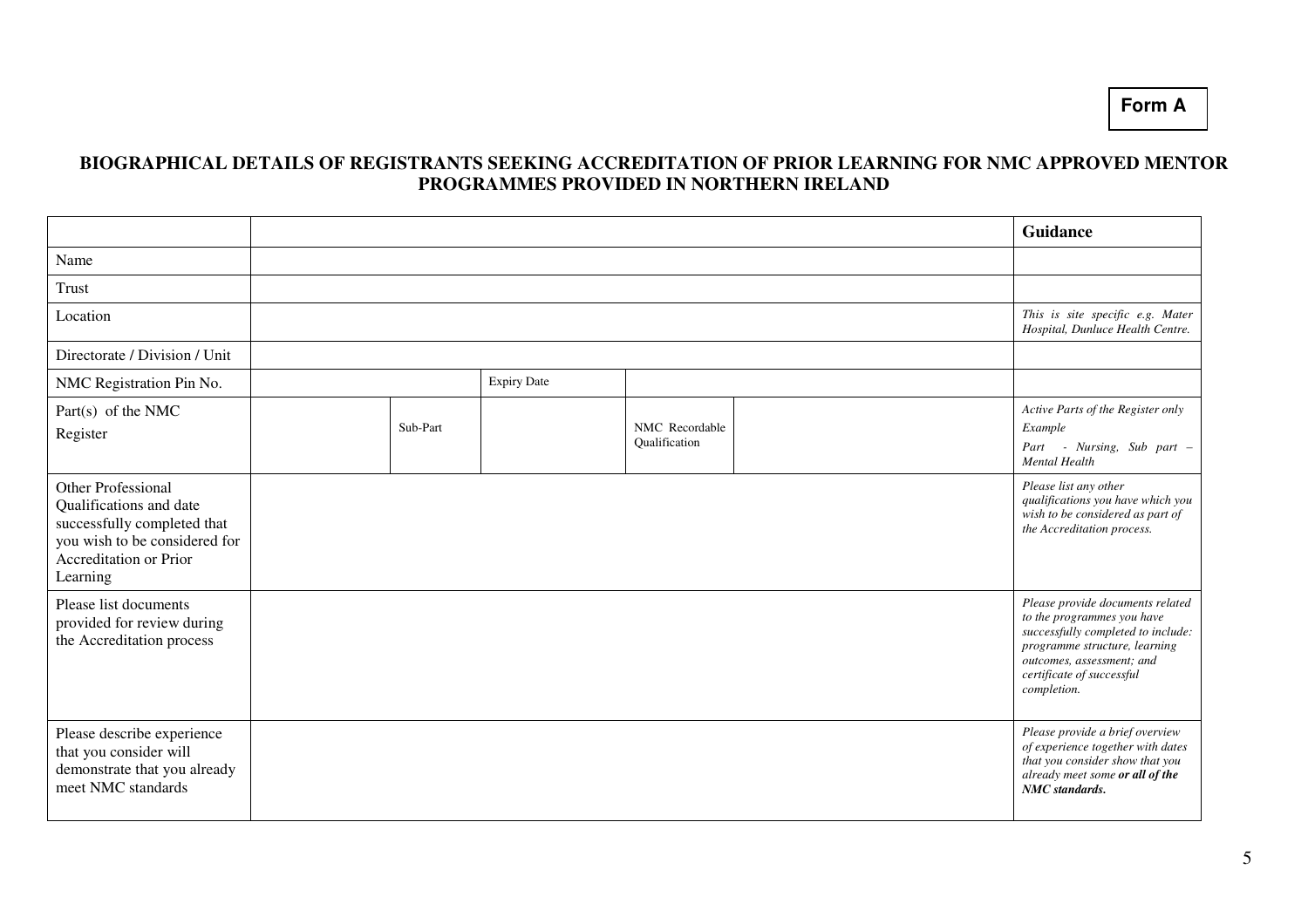#### **Form** B

### **DOMAIN 1: Establishing effective working relationships**

| <b>Criteria</b> |                                                                                                                             | <b>Mentor</b><br>tick<br>if I<br>achieved | to verify<br>achieved | PEF tick Registrant please provide evidence that demonstrates the<br>criteria are met. (This may include programmes you have<br>successfully completed and/or experience). |
|-----------------|-----------------------------------------------------------------------------------------------------------------------------|-------------------------------------------|-----------------------|----------------------------------------------------------------------------------------------------------------------------------------------------------------------------|
| 1.1             | Demonstrate an understanding of factors<br>that<br>influence how students integrate into practice<br>settings               |                                           |                       |                                                                                                                                                                            |
| 1.2             | Provide ongoing and constructive support to<br>facilitate transition from one learning environment to<br>another            |                                           |                       |                                                                                                                                                                            |
| 1.3             | Have effective professional and interprofessional<br>working relationships to support learning for entry to<br>the register |                                           |                       |                                                                                                                                                                            |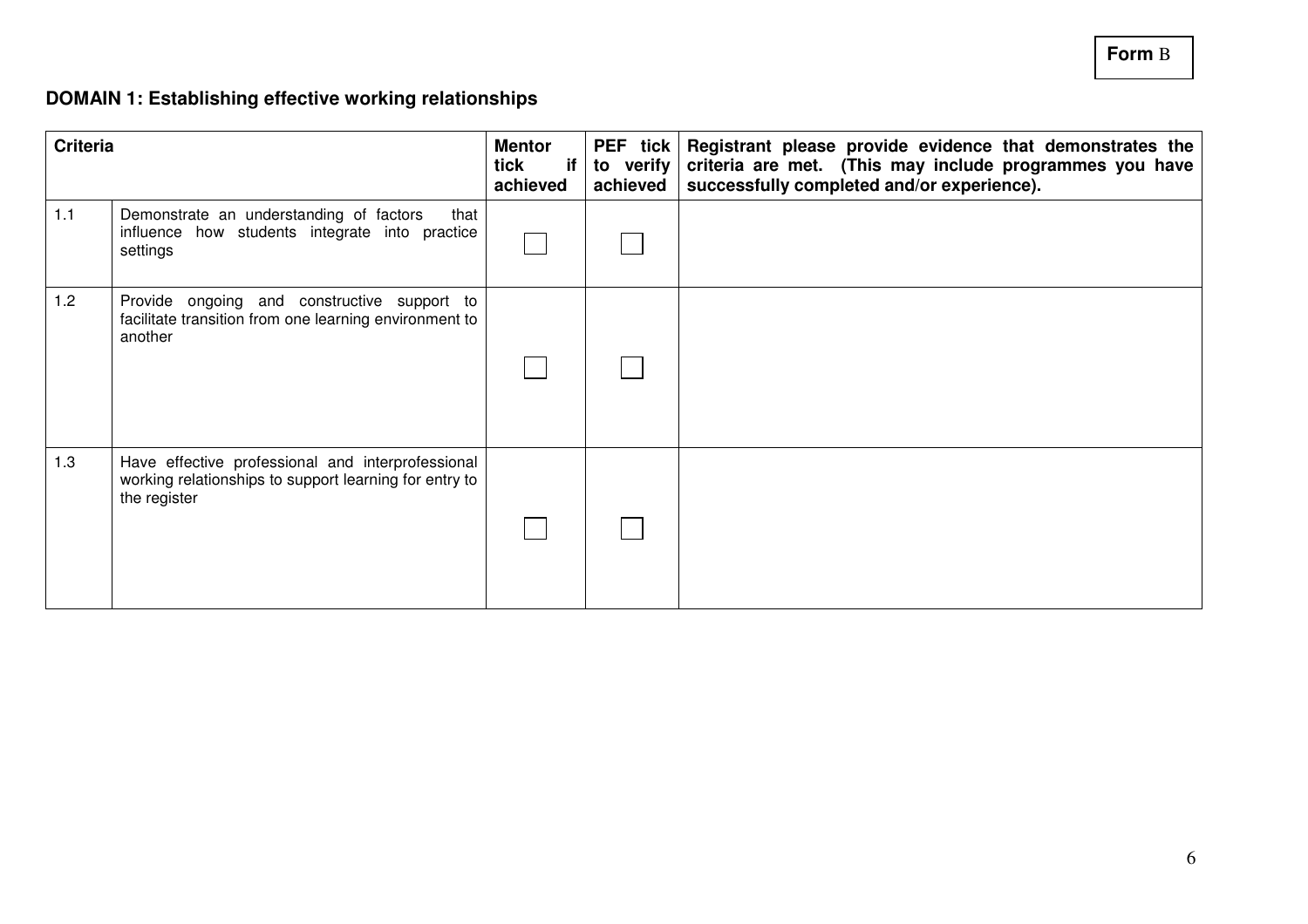## **DOMAIN 2: Facilitation of learning.**

| <b>Criteria</b> |                                                                                                                                | <b>Mentor</b><br>tick<br>if I<br>achieved | achieved | PEF tick   Registrant please provide evidence that demonstrates the<br>to verify criteria are met. (This may include programmes you have<br>successfully completed and/or experience). |
|-----------------|--------------------------------------------------------------------------------------------------------------------------------|-------------------------------------------|----------|----------------------------------------------------------------------------------------------------------------------------------------------------------------------------------------|
| 2.1             | Use knowledge of the student's stage of learning to<br>select appropriate learning opportunities to meet<br>individual needs   |                                           |          |                                                                                                                                                                                        |
| 2.2             | Facilitate the selection of appropriate learning<br>strategies to integrate learning from practice and<br>academic experiences |                                           |          |                                                                                                                                                                                        |
| 2.3             | Support students in critically reflecting upon their<br>learning experiences in order to enhance future<br>learning            |                                           |          |                                                                                                                                                                                        |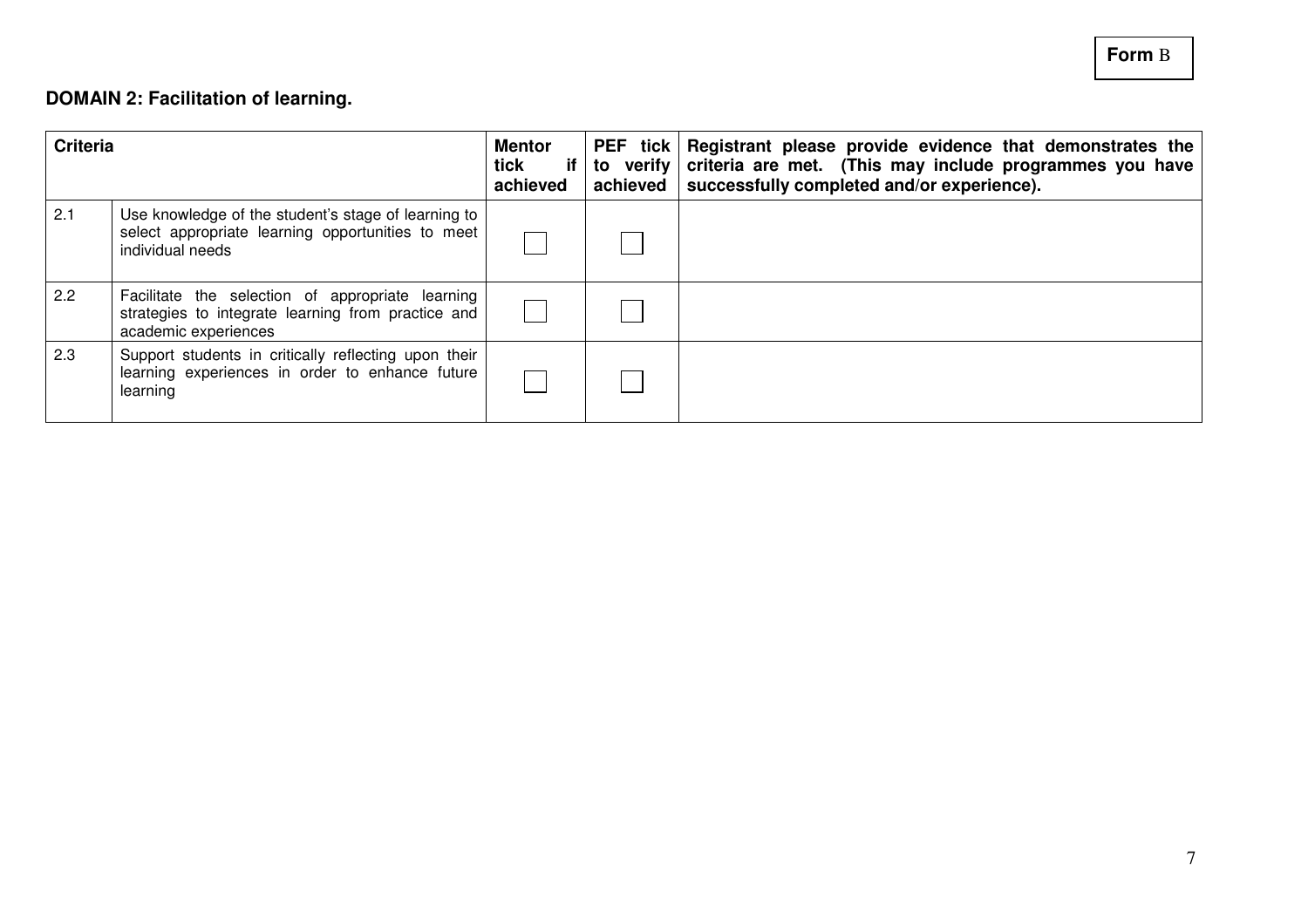**Form** B

## **DOMAIN 3: Assessment and accountability**

| <b>Criteria</b> |                                                                                                                                                                                                                                                                                                                                               | <b>Mentor</b><br>tick<br>if I<br>achieved | to verify<br>achieved | PEF tick Registrant please provide evidence that demonstrates the<br>criteria are met. (This may include programmes you have<br>successfully completed and/or experience). |
|-----------------|-----------------------------------------------------------------------------------------------------------------------------------------------------------------------------------------------------------------------------------------------------------------------------------------------------------------------------------------------|-------------------------------------------|-----------------------|----------------------------------------------------------------------------------------------------------------------------------------------------------------------------|
| 3.1             | Foster professional growth, personal development<br>and accountability through support of students in<br>practice                                                                                                                                                                                                                             |                                           |                       |                                                                                                                                                                            |
| 3.2             | Demonstrate a breadth of understanding of<br>assessment strategies and ability to contribute to<br>the total assessment process as part of the<br>teaching team                                                                                                                                                                               |                                           |                       |                                                                                                                                                                            |
| 3.3             | Provide constructive feedback to students and<br>assist them in identifying future learning needs and<br>actions. Manage failing students so that they may<br>either enhance their performance and capabilities<br>for safe and effective practice or be able to<br>understand their failure and the implications of this<br>for their future |                                           |                       |                                                                                                                                                                            |
| 3.4             | Be accountable for confirming that students have<br>met or not met the NMC competencies in practice.                                                                                                                                                                                                                                          |                                           |                       |                                                                                                                                                                            |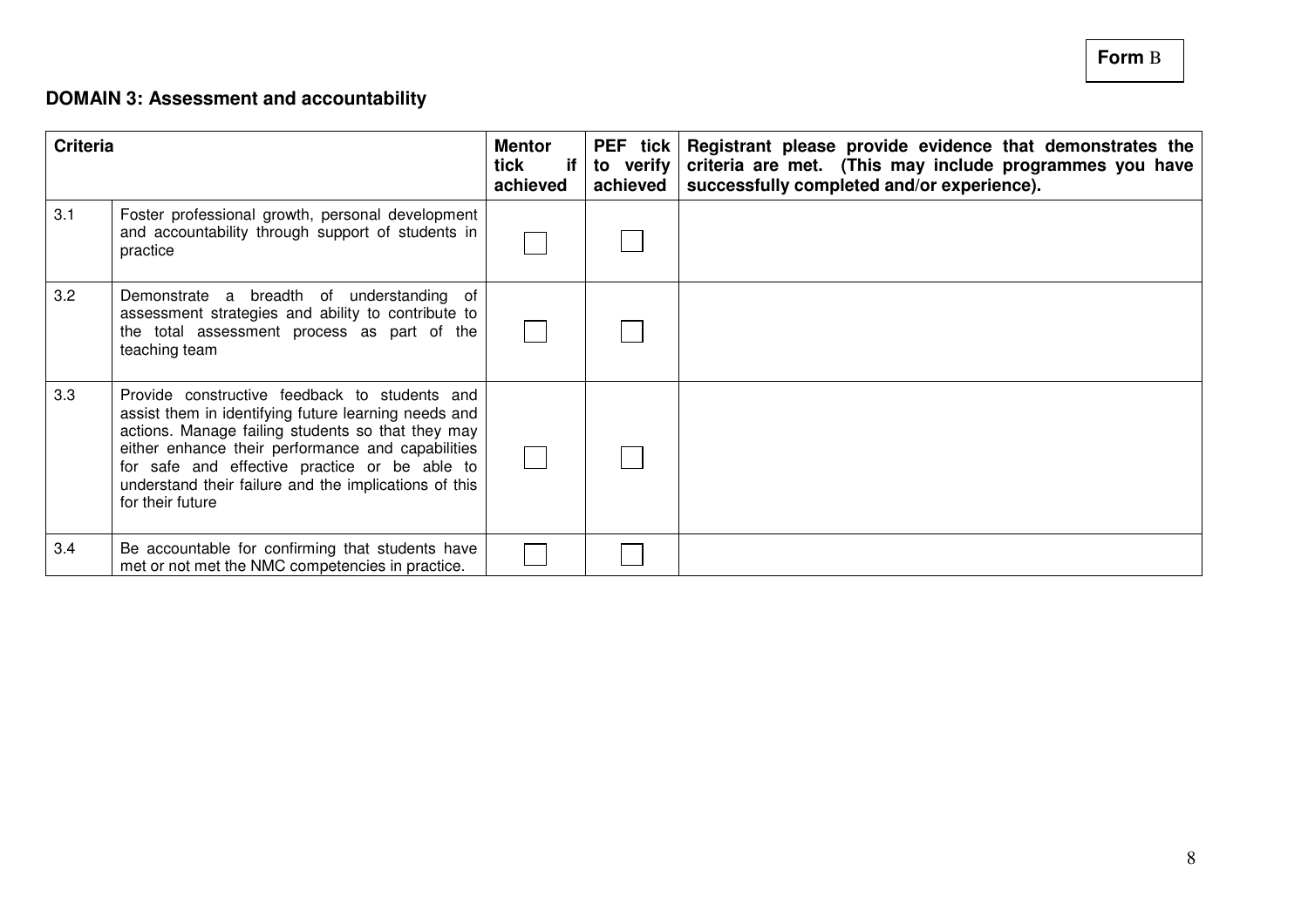## **DOMAIN 4: Evaluation of learning**

| <b>Criteria</b> |                                                                                                                                                | <b>Mentor</b><br>tick<br>achieved | PEF tick   Registrant please provide evidence that demonstrates the<br>if   to verify   criteria are met. (This may include programmes you have<br>achieved   successfully completed and/or experience). |
|-----------------|------------------------------------------------------------------------------------------------------------------------------------------------|-----------------------------------|----------------------------------------------------------------------------------------------------------------------------------------------------------------------------------------------------------|
| 4.1             | Contribute to the evaluation of student learning and<br>assessment experiences, proposing aspects for<br>change resulting from such evaluation |                                   |                                                                                                                                                                                                          |
| 4.2             | Participate in self and peer evaluation to facilitate<br>personal development and contribute to the<br>development of others                   |                                   |                                                                                                                                                                                                          |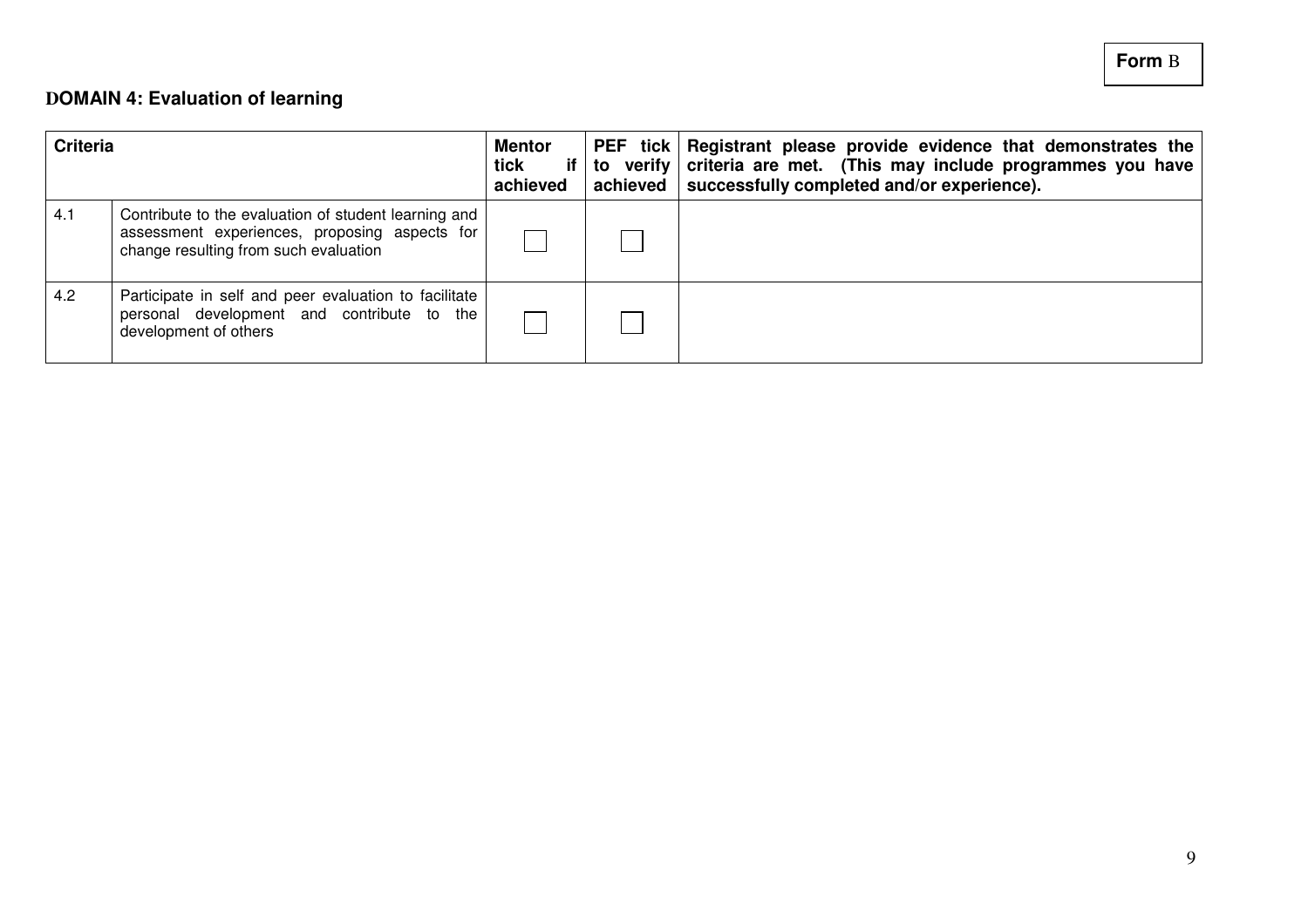# **Form** B

### **DOMAIN 5: Creating an environment for learning**

| <b>Criteria</b> |                                                                                                                                          | <b>Mentor</b><br>tick<br>if I<br>achieved | to verify<br>achieved | PEF tick Registrant please provide evidence that demonstrates the<br>criteria are met. (This may include programmes you have<br>successfully completed and/or experience). |
|-----------------|------------------------------------------------------------------------------------------------------------------------------------------|-------------------------------------------|-----------------------|----------------------------------------------------------------------------------------------------------------------------------------------------------------------------|
| 5.1             | Support students to identify both learning needs<br>and experiences that are appropriate to their level<br>of learning                   |                                           |                       |                                                                                                                                                                            |
| 5.2             | Use a range of learning experiences, involving<br>patients, clients, carers and the professional team,<br>to meet defined learning needs |                                           |                       |                                                                                                                                                                            |
| 5.3             | Identify aspects of the learning environment which<br>could be enhanced, negotiating with others to make<br>appropriate changes          |                                           |                       |                                                                                                                                                                            |
| 5.4             | Act as a resource to facilitate personal and<br>professional development of others                                                       |                                           |                       |                                                                                                                                                                            |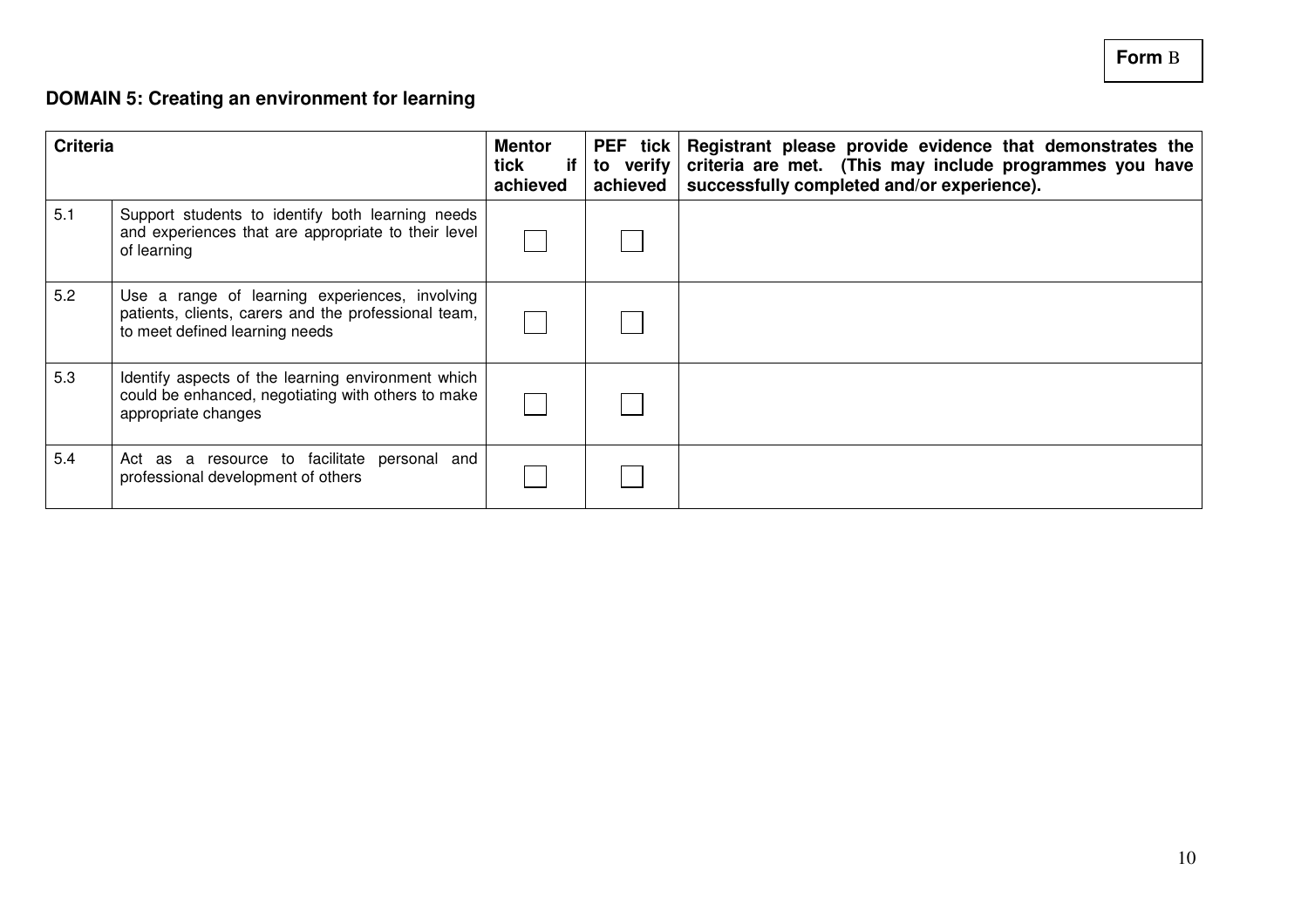## **DOMAIN 6: Context of practice**

| <b>Criteria</b> |                                                                                                                                                       | <b>Mentor</b><br>tick<br>if I<br>achieved | achieved | PEF tick   Registrant please provide evidence that demonstrates the<br>to verify criteria are met. (This may include programmes you have<br>successfully completed and/or experience). |
|-----------------|-------------------------------------------------------------------------------------------------------------------------------------------------------|-------------------------------------------|----------|----------------------------------------------------------------------------------------------------------------------------------------------------------------------------------------|
| 6.1             | Contribute to the development of an environment in<br>which effective practice is fostered, implemented,<br>evaluated and disseminated                |                                           |          |                                                                                                                                                                                        |
| 6.2             | Set and maintain professional boundaries that are<br>sufficiently flexible for providing inter-professional<br>care                                   |                                           |          |                                                                                                                                                                                        |
| 6.3             | Initiate and respond to practice developments to<br>ensure safe and effective care is achieved and an<br>effective learning environment is maintained |                                           |          |                                                                                                                                                                                        |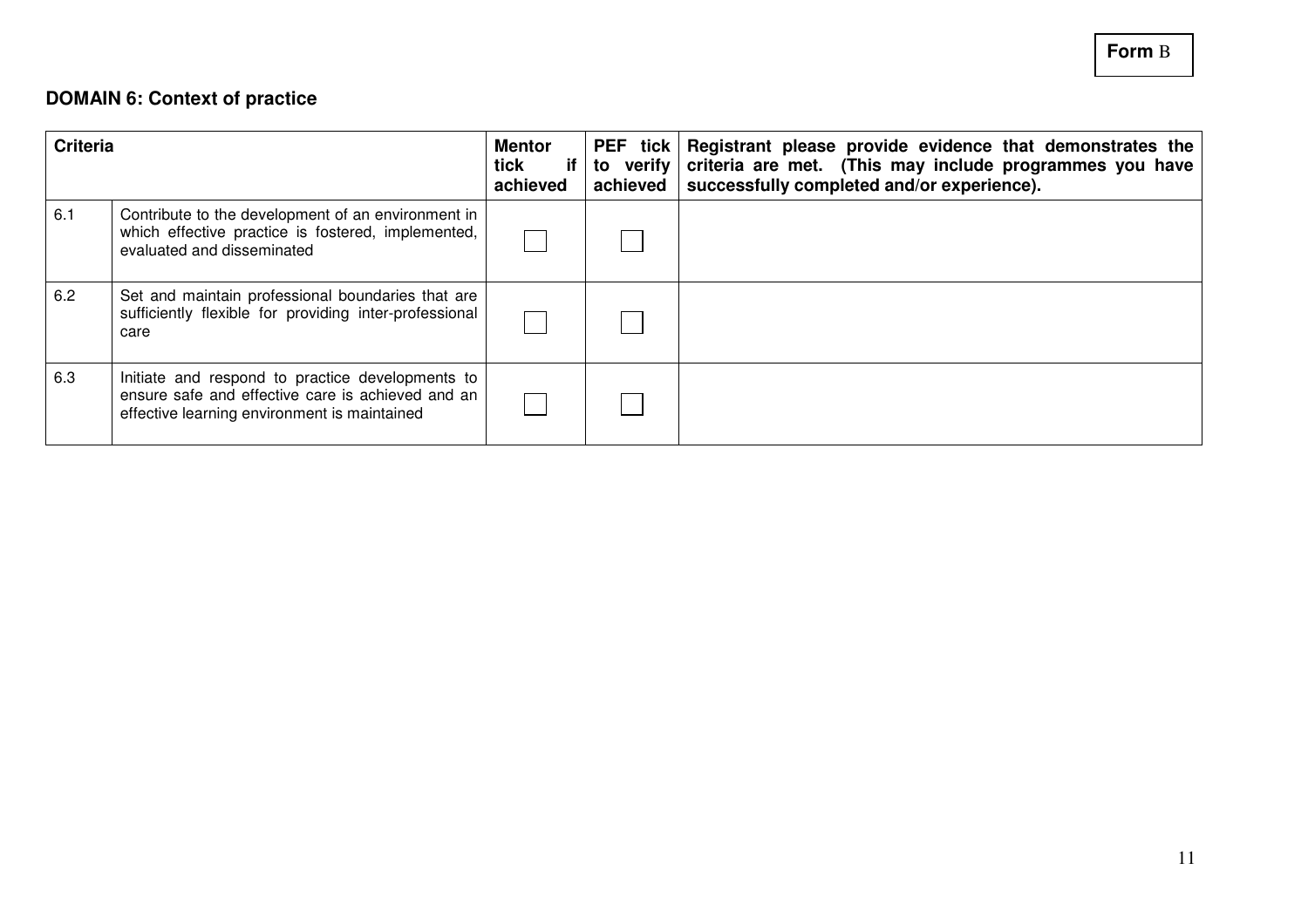## **DOMAIN 7: Evidence-based practice.**

| <b>Criteria</b> |                                                                                              | <b>Mentor</b><br>tick<br>if I<br>achieved | achieved | PEF tick Registrant please provide evidence that demonstrates the<br>to verify criteria are met. (This may include programmes you have<br>successfully completed and/or experience). |
|-----------------|----------------------------------------------------------------------------------------------|-------------------------------------------|----------|--------------------------------------------------------------------------------------------------------------------------------------------------------------------------------------|
| 7.1             | Identify research and evidence-based practice to<br>their area of practice                   |                                           |          |                                                                                                                                                                                      |
| 7.2             | Contribute to strategies to increase or review the<br>evidence base used to support practice |                                           |          |                                                                                                                                                                                      |
| 7.3             | Support students in applying an evidence base to<br>their own practice                       |                                           |          |                                                                                                                                                                                      |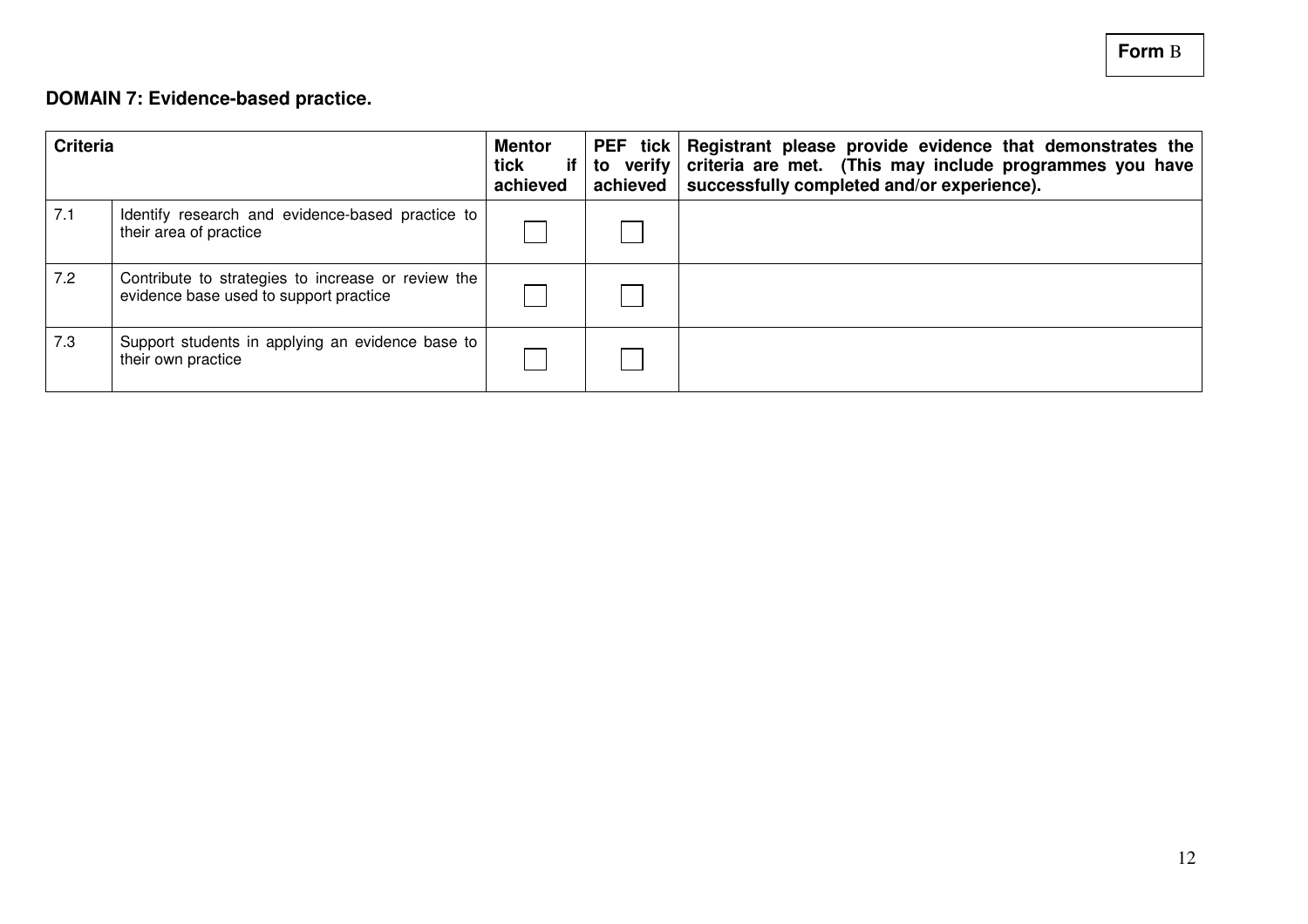## **DOMAIN 8: Leadership**

| <b>Criteria</b> |                                                                                                                                                                                                | <b>Mentor</b><br>tick<br>if I<br>achieved | <b>PEF</b> tick $\vert$<br>to verify<br>achieved | Registrant please provide evidence that demonstrates the<br>criteria are met. (This may include programmes you have<br>successfully completed and/or experience). |
|-----------------|------------------------------------------------------------------------------------------------------------------------------------------------------------------------------------------------|-------------------------------------------|--------------------------------------------------|-------------------------------------------------------------------------------------------------------------------------------------------------------------------|
| 8.1             | Plan a series of learning experiences that will meet<br>students defined learning needs                                                                                                        |                                           |                                                  |                                                                                                                                                                   |
| 8.2             | Be an advocate for students to support them<br>accessing learning opportunities that meet their<br>individual needs, involving a range of other<br>professionals, patients, clients and carers |                                           |                                                  |                                                                                                                                                                   |
| 8.3             | Prioritise work to accommodate support of students<br>within their practice roles                                                                                                              |                                           |                                                  |                                                                                                                                                                   |
| 8.4             | Provide feedback about the effectiveness of<br>learning and assessment in practice                                                                                                             |                                           |                                                  |                                                                                                                                                                   |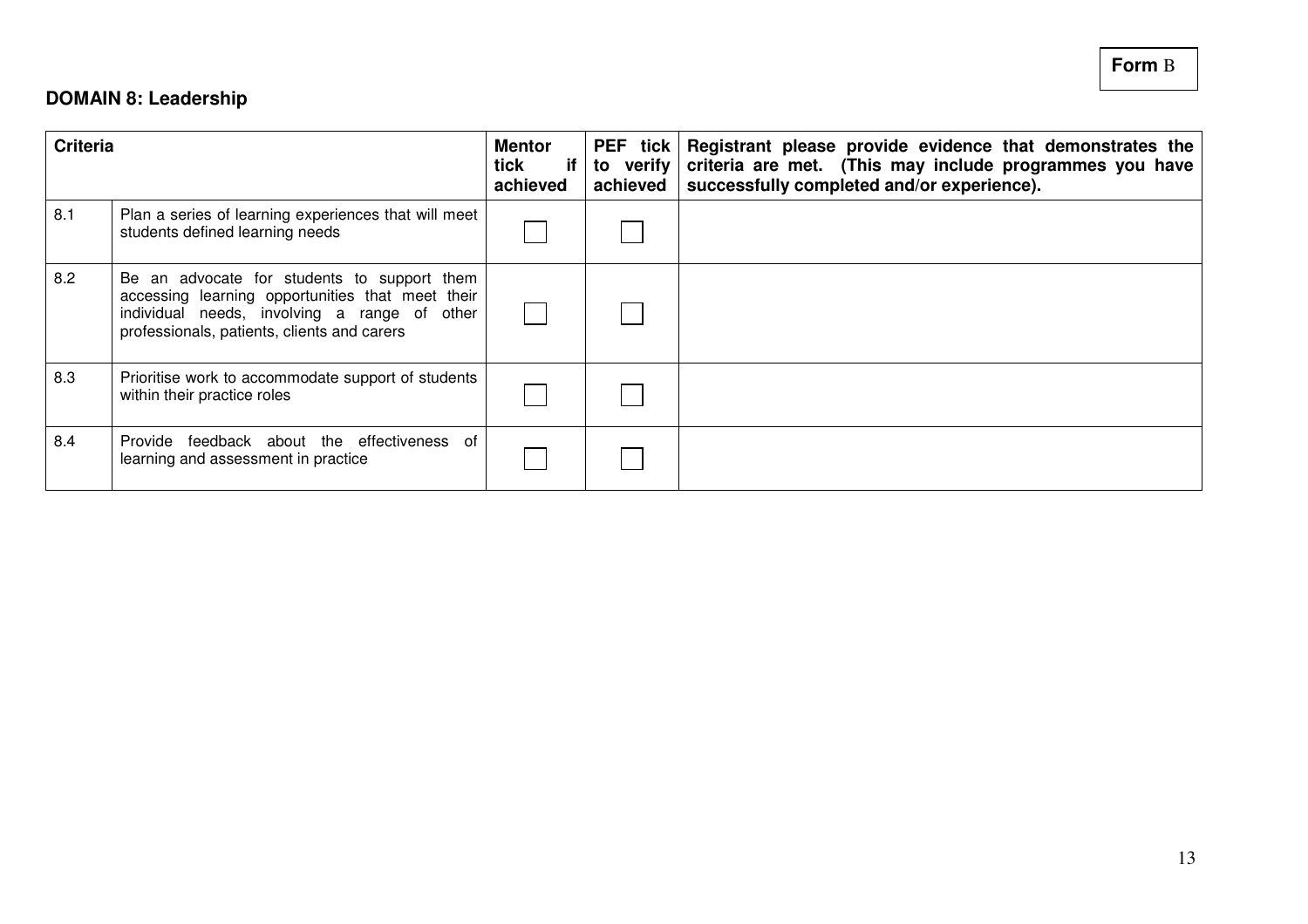## **Self-verification by registrant**

**Form C** 

Please complete the attached on completion of the self-assessment process.

### **I declare that the information I have provided is accurate**

If you have identified competency domains and criteria which still require to be developed these should be identified in the Action Plan below for discussion and agreement with the Practice Education Facilitator

**Registrant's Proposed Action Plan (Please identify which mentor competency domains require further development)**

**Signature of Registrant: \_\_\_\_\_\_\_\_\_\_\_\_\_\_\_\_\_\_\_\_\_\_\_\_\_\_\_\_\_\_\_\_\_\_\_\_\_\_\_\_\_\_\_\_\_\_\_\_\_\_\_ Date: \_\_\_\_\_\_\_\_\_\_\_\_\_\_\_\_\_\_\_\_\_\_\_\_**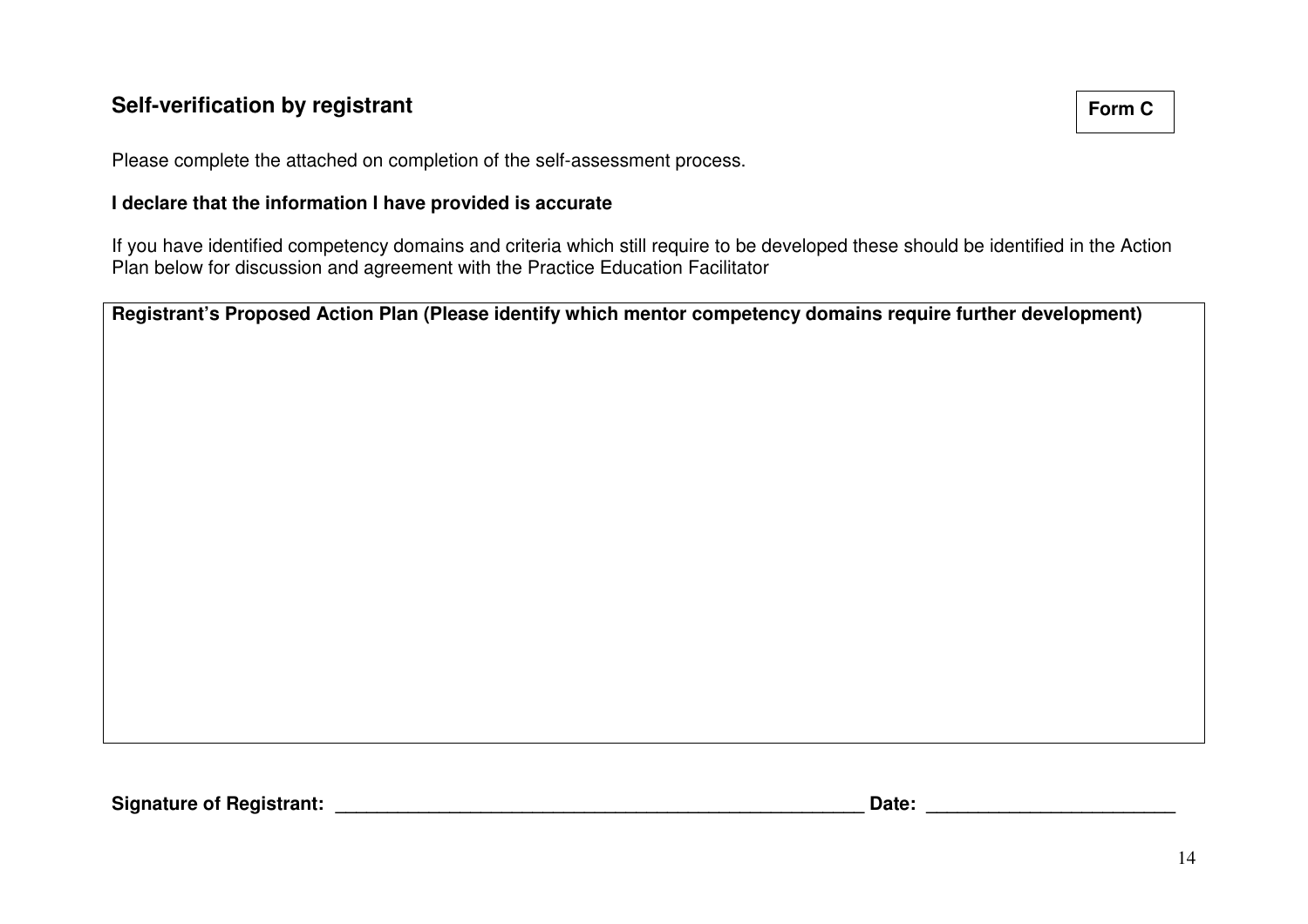**FORM D** 

## **Confirmation by Practice Education Facilitator of 100% Accreditation for Prior (Experiential) Learning**

I have read the self-assessment documentation and held a follow -up discussion with the registrant.

I confirm that I have verified the evidence presented for Accreditation of Prior Learning.

**I verify that the applicant meets all NMC competence domains in relation to the standards required by a mentor as identified in the NMC Standards to Support Learning and Assessment in Practice (2008) and I am recommending 100% Accreditation for Prior Learning.** 

| <b>Signature of Practice Education Facilitator:</b> | Date: |
|-----------------------------------------------------|-------|
|-----------------------------------------------------|-------|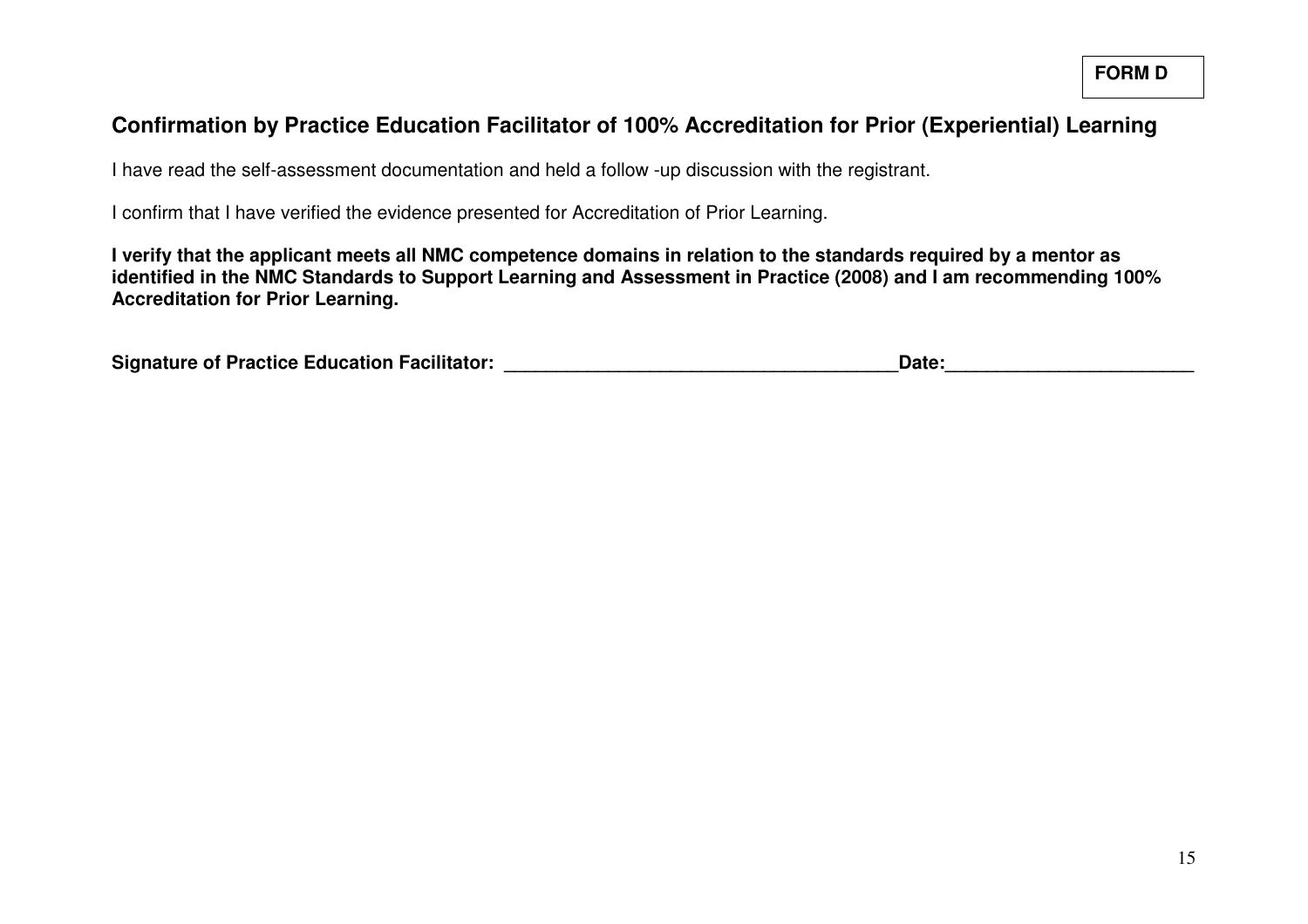**Action Plan agreed between registrant and Practice Education Facilitator to meeting outstanding NMC domains and criteria.**

**The applicant has not demonstrated that he/she meets all NMC competence domains in relation to the standards required by a mentor as identified in the NMC Standards to Support Learning and Assessment in Practice (2008) and I am not recommending 100% Accreditation for Prior Learning. The action plan below has been agreed with the applicant.** 

Where a recommendation for 100% Accreditation for Prior Learning cannot be given identity the actions and timeframe agreed with<br>the registrant to enable the outstanding criteria to be met. This must include completion of s

Signature of Practice Education Facilitator: **Example 2018** 2018 2019 2018: **Date:**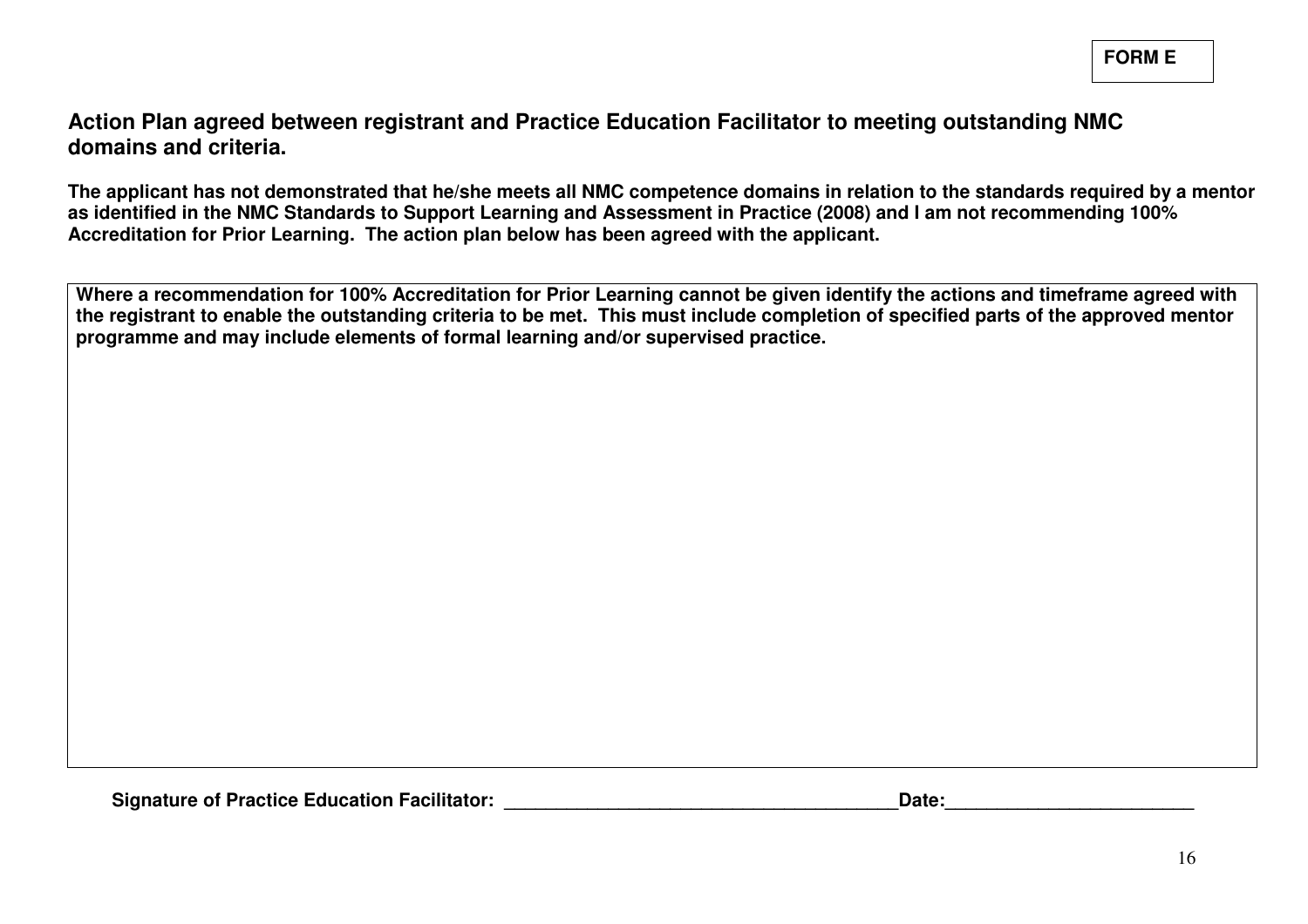**FORM F** 

### **Biographical Details for Entry on Local Register Of Mentors and Practice Teachers**

|                                    |          |                                                  |                                                  | Guidance                                                                                              |
|------------------------------------|----------|--------------------------------------------------|--------------------------------------------------|-------------------------------------------------------------------------------------------------------|
| Name                               |          |                                                  |                                                  |                                                                                                       |
| <b>Staff Number</b>                |          |                                                  |                                                  |                                                                                                       |
| Trust                              |          |                                                  |                                                  |                                                                                                       |
| Location                           |          |                                                  |                                                  | This is site specific e.g. Mater<br>Hospital, Dunluce Health<br>Centre.                               |
| Directorate / Division             |          |                                                  |                                                  |                                                                                                       |
| Ward / Team                        |          | Type of<br>Placement                             |                                                  | Type of placement e.g.<br>Medical, surgical, older adult,<br>community                                |
| <b>NMC Registration Pin</b><br>No. |          | <b>Expiry Date</b>                               |                                                  |                                                                                                       |
| Part(s) of the NMC<br>Register     | Sub-Part |                                                  | <b>NMC</b><br><b>Recordable</b><br>Qualification | Active Parts of the Register<br>only<br>Example<br>Part - Nursing, Sub part -<br><b>Mental Health</b> |
| Date completed Mentor<br>Programme |          | Recommended<br>for entry to local<br>register by |                                                  | Please enter date of<br>programme completed and<br>designated mentor who<br>completed assessment      |

**I give permission for this information to be held on an electronic database for retrieval by authorised personnel for the purposes of meeting NMC requirements for placement learning and assessment** 

Signed Date